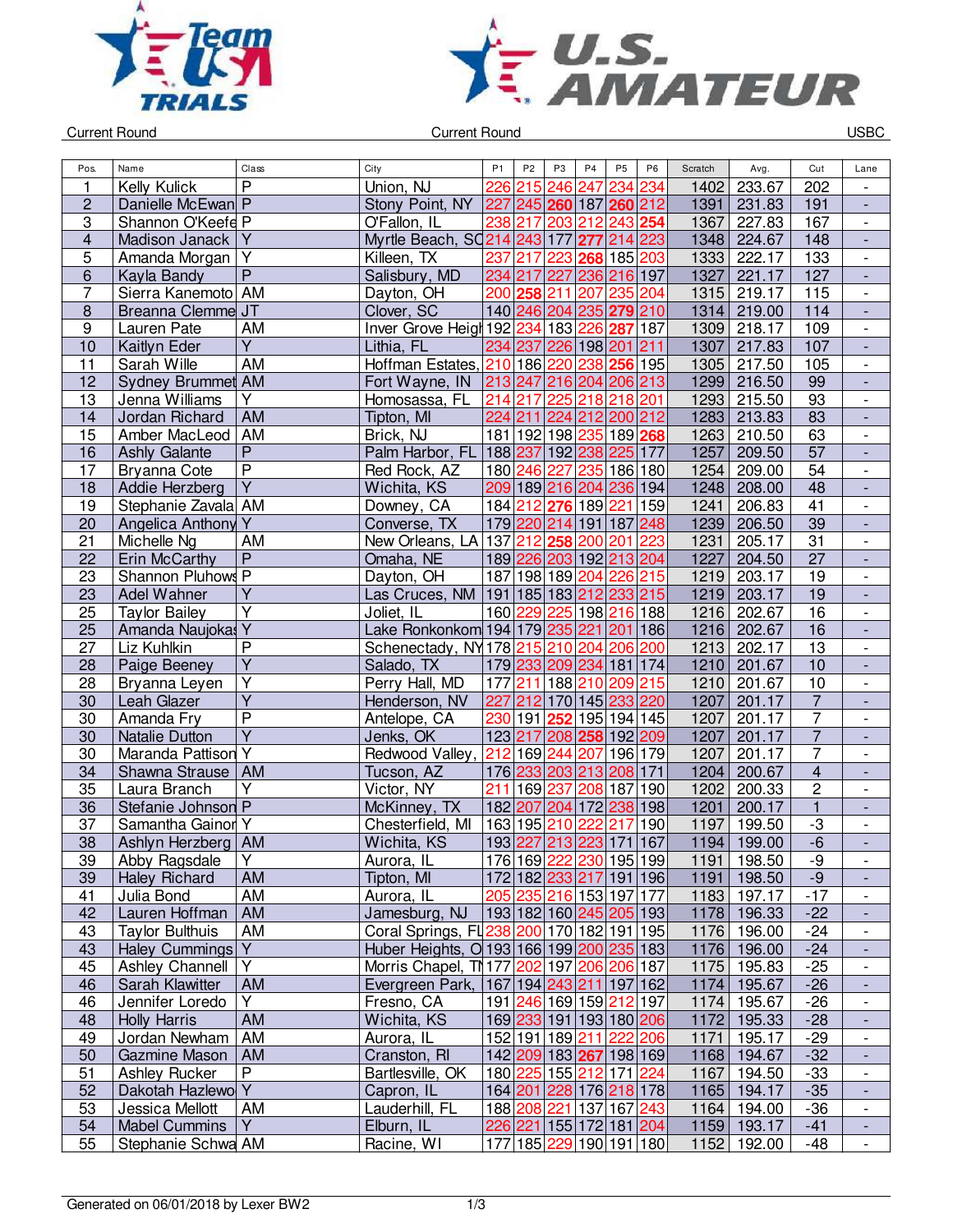



Current Round USBC

| Pos.            | Name                   | Class                   | City                                      | P <sub>1</sub> | P <sub>2</sub> | P <sub>3</sub>  | P <sub>4</sub>          | P <sub>5</sub> | P <sub>6</sub> | Scratch | Avg.        | Cut    | Lane                         |
|-----------------|------------------------|-------------------------|-------------------------------------------|----------------|----------------|-----------------|-------------------------|----------------|----------------|---------|-------------|--------|------------------------------|
| 56              | Kayla Crawford         | Y                       | Silvis, IL                                | 202            | 219            | 195             | 152                     | 190 192        |                | 1150    | 191.67      | $-50$  |                              |
| 57              | Faith Welch            | Υ                       | Savannah, TN                              |                |                |                 | 176 178 200 183         | 195 217        |                | 1149    | 191.50      | $-51$  |                              |
| 58              |                        | $\overline{\mathsf{Y}}$ | Brooklyn Center,                          |                |                |                 | 173 200 193 200 184 198 |                |                | 1148    | 191.33      | $-52$  | $\overline{\phantom{a}}$     |
|                 | <b>Cassidy Courey</b>  | $\overline{Y}$          |                                           |                |                |                 |                         |                |                | 1148    |             |        | $\overline{\phantom{a}}$     |
| 58              | Adrianna Stacy         |                         | Sebring, FL                               |                |                |                 | 175 196 248 156 177 196 |                |                |         | 191.33      | $-52$  | $\overline{\phantom{a}}$     |
| 60              | Josie Barnes           | $\overline{P}$          | Hermitage, TN                             |                |                |                 | 169 182 162 167 237     |                | 226            | 1143    | 190.50      | $-57$  | $\blacksquare$               |
| 61              | Sarah Gill             | Ÿ                       | Attleboro, MA                             |                | 138 191        | 211             | 219 184 190             |                |                | 1133    | 188.83      | $-67$  | $\overline{\phantom{a}}$     |
| 61              | Natalie Koprowitz Y    |                         | Girard, IL                                |                |                |                 | 189 202 203 180 178 181 |                |                | 1133    | 188.83      | $-67$  | $\blacksquare$               |
| 63              | Madeleine McDuf AM     |                         | Katy, TX                                  |                |                |                 | 142 167 215 193 199 215 |                |                | 1131    | 188.50      | $-69$  | $\blacksquare$               |
| 64              | Kelly Belzeski         | AM                      | Schererville, IN                          |                |                |                 | 182 202 208 187 177     |                | 173            | 1129    | 188.17      | $-71$  | $\frac{1}{2}$                |
| 64              | Lucy Sandelin          | <b>AM</b>               | Tampa, FL                                 |                |                | 209 199 207     | 153 201                 |                | 160            | 1129    | 188.17      | $-71$  | $\overline{\phantom{a}}$     |
| 66              | <b>Taylor Russell</b>  | $\overline{Y}$          | Saltillo, MS                              |                |                |                 | 159 184 209 174 191 208 |                |                | 1125    | 187.50      | $-75$  | $\overline{\phantom{a}}$     |
| 67              | Sarah Voiers           | Υ                       | Chesterton, IN                            |                |                |                 | 199 149 168 203 213 192 |                |                | 1124    | 187.33      | $-76$  | $\qquad \qquad \blacksquare$ |
| 68              | <b>Brigitte Jacobs</b> | $\overline{Y}$          | Freeport, IL                              |                |                |                 | 160 179 192 179 207 202 |                |                | 1119    | 186.50      | $-81$  |                              |
| 69              | Caroline Thesier       | $\overline{Y}$          | Mooresville, NC                           |                |                |                 | 190 169 193 178         | 217            | 171            | 1118    | 186.33      | $-82$  | $\overline{\phantom{a}}$     |
| 70              | Hannah Forton          | $\overline{Y}$          | Macomb, MI                                |                |                |                 | 190 168 189 198 160 208 |                |                | 1113    | 185.50      | $-87$  | $\blacksquare$               |
| 71              | Caitlyn Johnson        | <b>JT</b>               | Lake Wales, FL                            |                |                | 216 154 213     | 195 134 193             |                |                | 1105    | 184.17      | $-95$  | $\overline{\phantom{a}}$     |
| 72              | Kaitlyn Rudy           | $\overline{Y}$          | Buffalo Grove, IL 153 190 194 211 212 144 |                |                |                 |                         |                |                | 1104    | 184.00      | $-96$  | $\Box$                       |
| $\overline{73}$ | <b>Crystal Singh</b>   | $\overline{\mathsf{Y}}$ | Coral Springs, FL 144 198 192 186 181 202 |                |                |                 |                         |                |                | 1103    | 183.83      | $-97$  | $\overline{\phantom{a}}$     |
| 74              | Jacqueline Evans AM    |                         | Acton, MA                                 |                |                |                 | 204 159 219 181 162 177 |                |                | 1102    | 183.67      | $-98$  | $\frac{1}{2}$                |
| 74              | Rachael Berg           | Y                       | Surprise, AZ                              |                |                |                 | 173 183 165 259         | 139 183        |                | 1102    | 183.67      | $-98$  | $\overline{\phantom{a}}$     |
| 74              | Cayla Hicks            | $\overline{\mathsf{Y}}$ | Salem, VA                                 |                |                |                 | 178 168 191 170 214 181 |                |                | 1102    | 183.67      | $-98$  | $\overline{\phantom{a}}$     |
| 74              | Leanne Vastbinde Y     |                         | Winter Park, FL                           |                |                |                 | 153 183 196 221         | 178 171        |                | 1102    | 183.67      | $-98$  | $\overline{\phantom{a}}$     |
| 78              | <b>April McDonnell</b> | $\overline{Y}$          | Las Vegas, NV                             |                |                |                 | 166 221 148 207 194 165 |                |                | 1101    | 183.50      | $-99$  |                              |
| 79              |                        | AM                      | Huntsville, AL                            |                |                |                 |                         |                |                |         |             | $-100$ | $\overline{\phantom{a}}$     |
|                 | <b>Tiffany Clark</b>   |                         |                                           |                |                |                 | 133 182 182 210         | 201            | 192            | 1100    | 183.33      |        | $\overline{\phantom{a}}$     |
| 80              | Kayla Ovesny           | $\overline{Y}$          | Norman, OK                                |                |                |                 | 215 166 170 177 200 170 |                |                | 1098    | 183.00      | $-102$ | ÷,                           |
| 81              | <b>Tiera Gulum</b>     | $\overline{\mathsf{Y}}$ | New Orleans, LA 175 193 183 203 166 177   |                |                |                 |                         |                |                | 1097    | 182.83      | $-103$ | $\overline{\phantom{a}}$     |
| 82              | Madysen Keller         | <b>AM</b>               | Indian Trail, NC                          |                |                |                 | 161 171 176 186 215 182 |                |                | 1091    | 181.83      | $-109$ | ÷,                           |
| 83              | Olivia Komorowsk Y     |                         | Oshkosh, WI                               |                |                |                 | 175 172 192 172 200 178 |                |                | 1089    | 181.50      | $-111$ | $\overline{a}$               |
| 84              | Megan Eaglehous Y      |                         | Cibolo, TX                                |                |                |                 | 189 188 194 193 157     |                | 166            | 1087    | 181.17      | $-113$ | ÷,                           |
| 84              | Kelsey Abrahams Y      |                         | Seattle, WA                               | 197            |                |                 | 147 163 182 182 216     |                |                | 1087    | 181.17      | $-113$ | $\overline{\phantom{a}}$     |
| 86              | Alyssa Balicki         | <b>AM</b>               | Hazleton, PA                              |                |                |                 | 170 139 188 209 175 202 |                |                | 1083    | 180.50      | $-117$ | $\overline{\phantom{a}}$     |
| 86              | Saralyne Nassbel Y     |                         | Modesto, CA                               |                |                |                 | 199 159 160 215         | 202            | 148            | 1083    | 180.50      | $-117$ | $\overline{\phantom{a}}$     |
| 88              | Alexandra Ross         | $\overline{Y}$          | Greenwood, IN                             |                |                |                 | 174 184 149 200 191 183 |                |                | 1081    | 180.17      | $-119$ |                              |
| 89              | Saige Yamada           | Y                       | Kaneohe, HI                               |                |                | 168 143 198 150 |                         | 238            | 182            | 1079    | 179.83      | $-121$ | $\overline{\phantom{a}}$     |
| 90              | Mackenzie Saulni AM    |                         | Olathe, KS                                | 171            |                | 175 199 147     |                         | 173 212        |                | 1077    | 179.50      | $-123$ | $\blacksquare$               |
| 91              | <b>Charly Boelter</b>  | AM                      | Oshkosh, WI                               | 181            |                |                 | 180 185 169 191 170     |                |                | 1076    | 179.33      | $-124$ | $\overline{\phantom{a}}$     |
| 91              | <b>Crystal Elliott</b> | $\overline{J}$          | Palm Bay, FL                              |                |                |                 | 187 164 176 193 176 180 |                |                | 1076    | 179.33      | $-124$ | $\blacksquare$               |
| 93              | Alexis Neuer           | J <sub>T</sub>          | Lewisburg, PA                             |                |                |                 | 168 146 199 178 150 234 |                |                | 1075    | 179.17      | $-125$ | $\overline{a}$               |
| 94              | Destiny Truly          | Y                       | Brooklyn Park, M 180 163 151 209 184 187  |                |                |                 |                         |                |                |         | 1074 179.00 | $-126$ |                              |
| 95              | Hope Gramly            | Y                       | Aubrey, TX                                |                |                |                 | 154 184 176 186 158 215 |                |                | 1073    | 178.83      | $-127$ | $\overline{\phantom{a}}$     |
| 96              | Nikki Mendez           | Υ                       | Homer Glen, IL                            |                |                |                 | 210 198 162 173 192 128 |                |                |         | 1063 177.17 | $-137$ | $\overline{\phantom{a}}$     |
| 97              | Ashley Dunn            | Υ                       | Palmdale, CA                              |                |                |                 | 167 188 196 168 149 192 |                |                | 1060    | 176.67      | $-140$ |                              |
| 97              | Jillian Martin         | $\overline{Y}$          | Stow, OH                                  |                |                |                 | 146 170 175 202 144 223 |                |                | 1060    | 176.67      | $-140$ | ٠                            |
| 99              | Correen Lieber         | AM                      | Issaquah, WA                              |                |                |                 | 170 155 221 209 150 153 |                |                | 1058    | 176.33      | $-142$ |                              |
|                 | Stephanie Ciesley AM   |                         | Amherst, WI                               |                |                |                 |                         |                |                |         |             | $-144$ |                              |
| 100             |                        |                         |                                           |                |                |                 | 190 168 177 183 144 194 |                |                | 1056    | 176.00      |        |                              |
| 101             | Morgan Peacha          | Υ                       | Henderson, NV                             |                |                |                 | 146 156 199 170 199 185 |                |                | 1055    | 175.83      | $-145$ | $\overline{\phantom{a}}$     |
| 102             | <b>Madison McCall</b>  | $\overline{Y}$          | New Orleans, LA 180 182 197 156 186 152   |                |                |                 |                         |                |                | 1053    | 175.50      | $-147$ |                              |
| 103             | Stephani Cooksel P     |                         | Reno, NV                                  |                |                |                 | 162 166 157 171 172 224 |                |                | 1052    | 175.33      | $-148$ | $\overline{\phantom{a}}$     |
| 103             | Alexis Morgan          | $\overline{Y}$          | Rocky Point, NC 116 152 221 177 178 208   |                |                |                 |                         |                |                | 1052    | 175.33      | $-148$ | $\overline{\phantom{a}}$     |
| 105             | Patricia Rosales       | Y                       | Orlando, FL                               |                |                |                 | 187 181 191 168 156 166 |                |                | 1049    | 174.83      | $-151$ | $\blacksquare$               |
| 106             | <b>Katie Stark</b>     | <b>AM</b>               | Clermont, FL                              | 171            |                |                 | 169 212 169 149 176     |                |                | 1046    | 174.33      | $-154$ | $\overline{\phantom{a}}$     |
| 106             | <b>Heather Trapp</b>   | Υ                       | Chester, VA                               |                |                |                 | 132 176 184 194 204 156 |                |                | 1046    | 174.33      | $-154$ | $\overline{\phantom{a}}$     |
| 108             | Kaidee Sutphin         | P                       | Maitland, FL                              |                |                |                 | 155 175 211 170 174 159 |                |                | 1044    | 174.00      | $-156$ | $\blacksquare$               |
| 109             | Kaitlyn Keith          | $\overline{Y}$          | Bloomingdale, IL                          |                |                |                 | 162 123 212 159 201 183 |                |                | 1040    | 173.33      | $-160$ | $\overline{\phantom{a}}$     |
| 110             | Lexi Kile              | $\overline{\mathsf{Y}}$ | Bartow, FL                                |                |                |                 | 197 175 167 159 189 151 |                |                | 1038    | 173.00      | $-162$ | $\overline{\phantom{a}}$     |